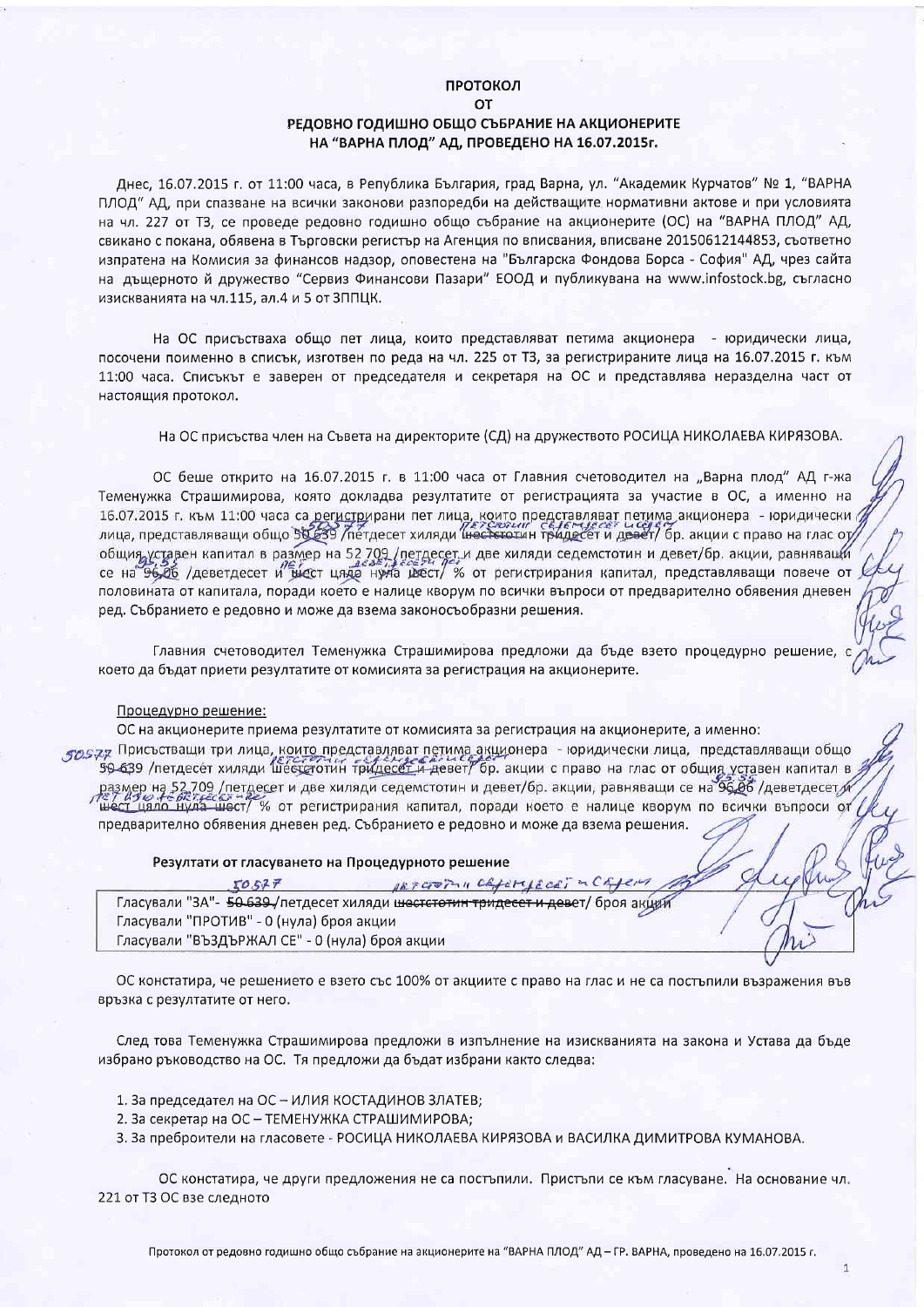## Процедурно решение:

Избира ръководство на ОС в състав:

- 1. За председател на ОС ИЛИЯ КОСТАДИНОВ ЗЛАТЕВ;
- 2. За секретар на ОС ТЕМЕНУЖКА СТРАШИМИРОВА;
- 3. За преброители на гласовете РОСИЦА НИКОЛАЕВА КИРЯЗОВА и ВАСИЛКА ДИМИТРОВА КУМАНОВА.

#### Резултати от гласуването на Процедурното решение

| クロゴナー                                                                            |  | DEFORMA ORFEREDET - CEJEM |
|----------------------------------------------------------------------------------|--|---------------------------|
| Гласували "ЗА"- 50 639 / петдесет хиляди шестстотин тридесет и девет/ броя акции |  |                           |
| Гласували "ПРОТИВ" - 0 (нула) броя акции                                         |  |                           |
| Гласували "ВЪЗДЪРЖАЛ СЕ" - 0 (нула) броя акции                                   |  |                           |

ОС констатира, че решението е взето със 100% от акциите с право на глас и не са постъпили възражения във връзка с резултатите от него.

Председателят на ОС докладва обявения в покана до Търговски регистър на Агенция по вписвания, вписване 20150612144853, съответно изпратена на Комисия за финансов надзор, оповестена на "Българска Фондова Борса - София" АД, чрез сайта на дъщерното й дружество "Сервиз Финансови Пазари" ЕООД и публикувана на www.infostock.bg, съгласно изискванията на чл.115, ал.4 и 5 от ЗППЦК, дневен ред, както следва:

Т.1. Приемане на годишния финансов отчет на дружеството за 2014 г., годишния консолидиран финансов отчет на дружеството за 2014 г., доклада на Одитния комитет за 2014 г. и докладите на дипломирания експерт - счетоводител към годишните финансови отчети на дружеството за 2014 г.

Проект за решение: ОСА приема годишния финансов отчет на дружеството за 2014 г., годишния консолидиран финансов отчет на дружеството за 2014 г., доклада на Одитния комитет за 2014 г. и докладите на дипломирания експерт - счетоводител към годишните финансови отчети на дружеството за 2014 г.

Т.2. Приемане на доклад за дейността на дружеството за 2014 г., консолидиран доклад за дейността на дружеството за 2014 г. и доклад на Директора за връзка с инвеститорите за 2014 г.

Проект за решение: ОСА приема доклад за дейността на дружеството за 2014 г., консолидиран доклад за дейността на дружеството за 2014 г. и доклад на Директора за връзка с инвеститорите за 2014г.

Т.3. Освобождаване от отговорност на членовете на СД за дейността им през 2014 г.

Проект за решение: ОСА освобождава от отговорност членовете на СД за дейността им през 2014г.

Т.4. Вземане на решение за промяна на чл. 15, ал. 1 от Устава на дружеството.

Проект за решение: ОСА променя чл. 15, ал. 1 от Устава, като същия придобива следната редакция: "Дружеството се управлява и представлява от Съвет на директорите в състав от три до девет члена".

Т.5. Освобождаване на член от Съвета на директорите.

Проект за решение: ОСА освобождава като член от Съвета на директорите Иво Каменов Георгиев.

Т.6. Вземане на решение за избор на регистриран одитор за извършване на финансов одит за финансовата 2015 г.

Проект за решение: СД предлага на ОСА за заверка на годишния финансов отчет /индивидуален и консолидиран/за 2015 г. да бъде избрано "Актив" ООД.

Т.7. Вземане на решение за разпределяне на дивидент от печалбата на дружеството за 2014 г. и от допълнителни резерви.

Проект за решение: ОСА взема решение да не разпределя дивидент и да отнесе печалбата на дружеството за 2014 г. във фонд "Допълнителни резерви".

Т.8. Вземане на решение за удължаване срока на договор за временна финансова помощ от 10.05.2011 г. между "ВАРНА ПЛОД" АД и "ЕЛПРОМ" АД, до 31.12.2015 г.

Проект за решение: ОСА взема решение за удължаване на договор за временна финансова помощ от 10.05.2011 г. между "ВАРНА ПЛОД" АД и "ЕЛПРОМ" АД, до 31.12.2015 г.

Председателят на ОС направи процедурно предложение, с което да бъде гласуван така обявения дневен ред.

Резултати от гласуването на Процедурното решение:

RESCIOTUM CELETJECE:  $57577$ Гласували "ЗА"- 50 639 /петдесет хиляди шестстотин тридесет и девет/броя акций Гласували "ПРОТИВ" - 0 (нула) броя акции Гласували "ВЪЗДЪРЖАЛ СЕ" - 0 (нула) броя акции

Joseph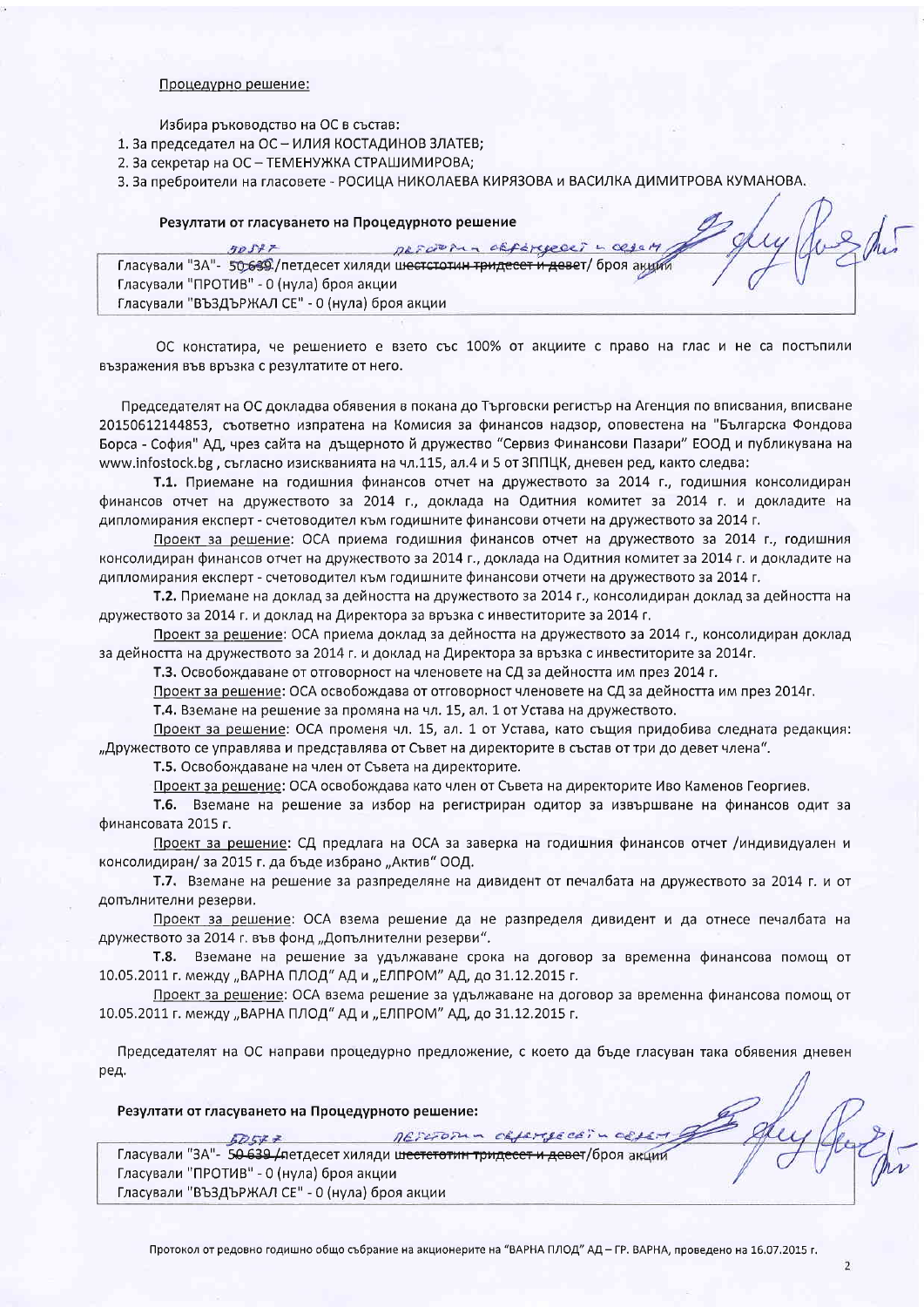ОС констатира, че не са постъпили възражения във връзка с така проведеното гласуване и резултатите от него и решението е взето със 100% от акциите с право на глас и не са постъпили възражения във връзка с резултатите от него.

Пристъпи се към разглеждане на точките по Дневния ред.

## По т. 1 от дневния ред

Председателят на ОС даде думата на Изпълнителния директор на "ВАРНА ПЛОД" АД г-н Андрей Василев, да запознае присъстващите с годишния финансов отчет на дружеството за 2014 г., годишния консолидиран финансов отчет на дружеството за 2014 г., доклада на Одитния комитет за 2014 г. и докладите на дипломирания експерт - счетоводител към годишните финансови отчети на дружеството за 2014 г.

Председателят даде думата на желаещи да се изкажат, да зададат въпроси и да направят предложения по същество. Такива нямаше. Премина се към гласуване. На основание чл. 221 от ТЗ, ОС взе следното

## **РЕШЕНИЕ №1**

ПРИЕМА годишния финансов отчет на дружеството за 2014 г., годишния консолидиран финансов отчет на дружеството за 2014 г., доклада на Одитния комитет за 2014 г. и докладите на дипломирания експерт счетоводител към годишните финансови отчети на дружеството за 2014 г.

Pastolin 4  $60577$ OBJ SHARE OUT Гласували "ЗА"- 50 639 / петдесет хиляди шестстотин тридесет и девет/броя акции Гласували "ПРОТИВ" - 0 (нула) броя акции Гласували "ВЪЗДЪРЖАЛ СЕ" - 0 (нула) броя акции

ОС констатира, че решението по т.1 е взето със 100% от акциите с право на глас и не са постъпили възражения във връзка с резултатите от него.

#### По т. 2 от дневния ред

Председателят на ОС представи доклад за дейността на дружеството за 2014 г., консолидиран доклад за дейността на дружеството за 2014 г. и доклад на Директора за връзка с инвеститорите за 2014г.

Председателят даде думата на желаещи да се изкажат, да зададат въпроси и да направят предложения по същество. Такива нямаше. Премина се към гласуване. На основание чл. 221 от ТЗ ОС взе следното

#### РЕШЕНИЕ № 2

ПРИЕМА доклад за дейността на дружеството за 2014 г., консолидиран доклад за дейността дружеството за 2014 г. и доклад на Директора за връзка с инвеститорите за 2014г.

Гласували "ЗА"- 50 639 / петдесет хиляди шестстотин тридесет и девет/броя акции Гласували "ПРОТИВ" - 0 (нула) броя акции

Гласували "ВЪЗДЪРЖАЛ СЕ" - 0 (нула) броя акции

ОС констатира, че решението по т.2 е взето със 100% от акциите с право на глас и не са постъпили възражения във връзка с резултатите от него.

#### По т. 3 от дневния ред

Председателят на ОС представи предложението на СД за следното решение - ОС освобождава от отговорност членовете на СД за дейността им през 2014 г. После Председателят даде думата на желаещи да се изкажат, да зададат въпроси и да направят предложения по същество. Такива нямаше. Премина се към гласуване. На основание чл. 221 от ТЗ ОС взе следното

#### РЕШЕНИЕ № 3

ОСА освобождава от отговорност членовете на СД за дейността им през 2014г Гласували "ЗА"- 50 639 /петдесет хиляди шестстотин Тридесет и девет/броя акции

Гласували "ПРОТИВ" - 0 (нула) броя акции

Гласували "ВЪЗДЪРЖАЛ СЕ" - 0 (нула) броя акции

ОС констатира, че решението по т.3 е взето със 100% от акциите с право на глас и не са постъпили възражения във връзка с резултатите от него.

#### По т. 4 от дневния ред

Председателят на ОС представи предложение за промена на чл. 15, ал. 1 от Устава, като същия да придобие следната редакция: "Дружеството се управлява и представлява от Съвет на директорите в състав от три до девет члена".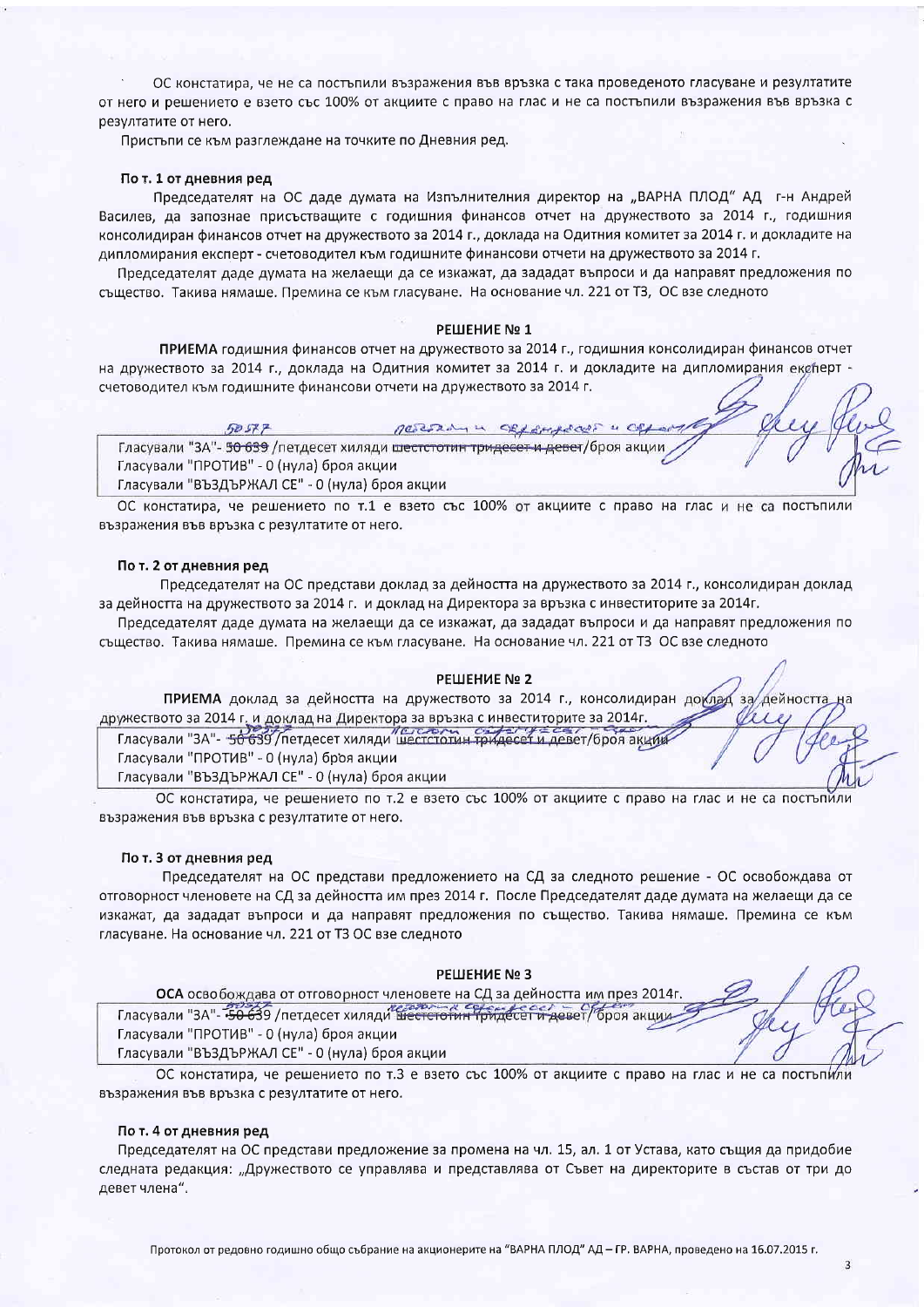Дадена бе възможност на присъстващите акционери да се изкажат, да зададат въпроси и да направят други предложения по същество. Такива нямаше. Премина се към гласуване. На основание чл. 221 от ТЗ ОС взе следното

#### РЕШЕНИЕ № 4

ОСА променя чл. 15, ал. 1 от Устава, като същия придобива следната редакция: "Дружеството се представлява от Съвет на директорите в състав от три до девет члена".

Гласували "ЗА"- 50 639-/петдесет хиляди шестстотин тридесет и девет/ броя акции Гласували "ПРОТИВ" - 0 (нула) броя акции

Гласували "ВЪЗДЪРЖАЛ СЕ" - 0 (нула) броя акции

ОС констатира, че решението по т.4 е взето със 100% от акциите с право на глас и не са постъпили възражения във връзка с резултатите от него.

#### По т. 5 от дневния ред

Председателят на ОС представи пред акционерите предложение за освобождаване като член на Съвета на директорите г-н Иво Каменов Георгиев.

Председателят даде думата за изказвания, въпроси и други предложения по същество. Такива нямаше. Пристъпи се към гласуване. На основание чл. 221 от ТЗ ОС взе следното

#### РЕШЕНИЕ № 5

ОСА освобождава като член от Съвета на директорите Иво Каменов Георгиев.

| 50577                                                                                        | METCORIN OFFERFOORS - CEFE |  |
|----------------------------------------------------------------------------------------------|----------------------------|--|
| Гласували "ЗА"- 50-639 /петдесет хиляди ше <del>стстотин тридесет и деве</del> т/ броя акции |                            |  |
| Гласували "ПРОТИВ" - 0 (нула) броя акции                                                     |                            |  |
| Гласували "ВЪЗДЪРЖАЛ СЕ" - 0 (нула) броя акции                                               |                            |  |

ОС констатира, че решението по т.5 е взето със 100% от акциите с право на глас и не са постъпили възражения във връзка с резултатите от него.

#### По т. 6 от дневния ред

Председателят на ОС представи предложение за регистриран одитор за заверка на годишния финансов отчет /индивидуален и консолидиран/ за 2015 г. да бъде избрано "Актив" ООД.

Председателят даде думата на желаещи да се изкажат, да зададат въпроси и да направят предложения по същество. Такива нямаше. Пристъпи се към гласуване. На основание чл. 221 от ТЗ ОС взе следното

#### РЕШЕНИЕ № 6

| За заверка на годишния финансов отчет /индивидуален и консолидиран/ за 2015 г. ОСА избира " <i>М</i> ктив" ООД. |  |
|-----------------------------------------------------------------------------------------------------------------|--|
| Гласували "ЗА"- 50 639 /петдесет хиляди шестстотин тридесет и девет/ броя акции - Улиции                        |  |
| Гласували "ПРОТИВ" - 0 (нула) броя акции                                                                        |  |
| Гласували "ВЪЗДЪРЖАЛ СЕ" - 0 (нула) броя акции                                                                  |  |

ОС констатира, че решението по т.6 е взето със 100% от акциите с право на глас и не са постъпили възражения във връзка с резултатите от него.

## По т. 7 от дневния ред

Председателят на ОС предложи на акционерите да вземат решение за разпределяне на дивидент от печалбата на дружеството за 2014 г. и от допълнителни резерви.

Председателят даде думата за изказвания, въпроси и други предложения по същество. Такива нямаше. Пристъпи към гласуване. На основание чл. 221 от ТЗ ОС взе следното

#### РЕШЕНИЕ № 7

ОСА взема решение да не разпределя дивидент и да отнесе печалбата на дружеството за 2014 "Допълнителни резерви" -2 Percroque againsonct Celler

Гласували "ЗА"- 50 639 /петдесет хиляди шестстотин тридесет и девет/ броя акции

Гласували "ПРОТИВ" - 0 (нула) броя акции

Гласували "ВЪЗДЪРЖАЛ СЕ" - 0 (нула) броя акции

ОС констатира, че решението е взето със 100% от акциите с право на глас и не са постъпили възражения във връзка с резултатите от него.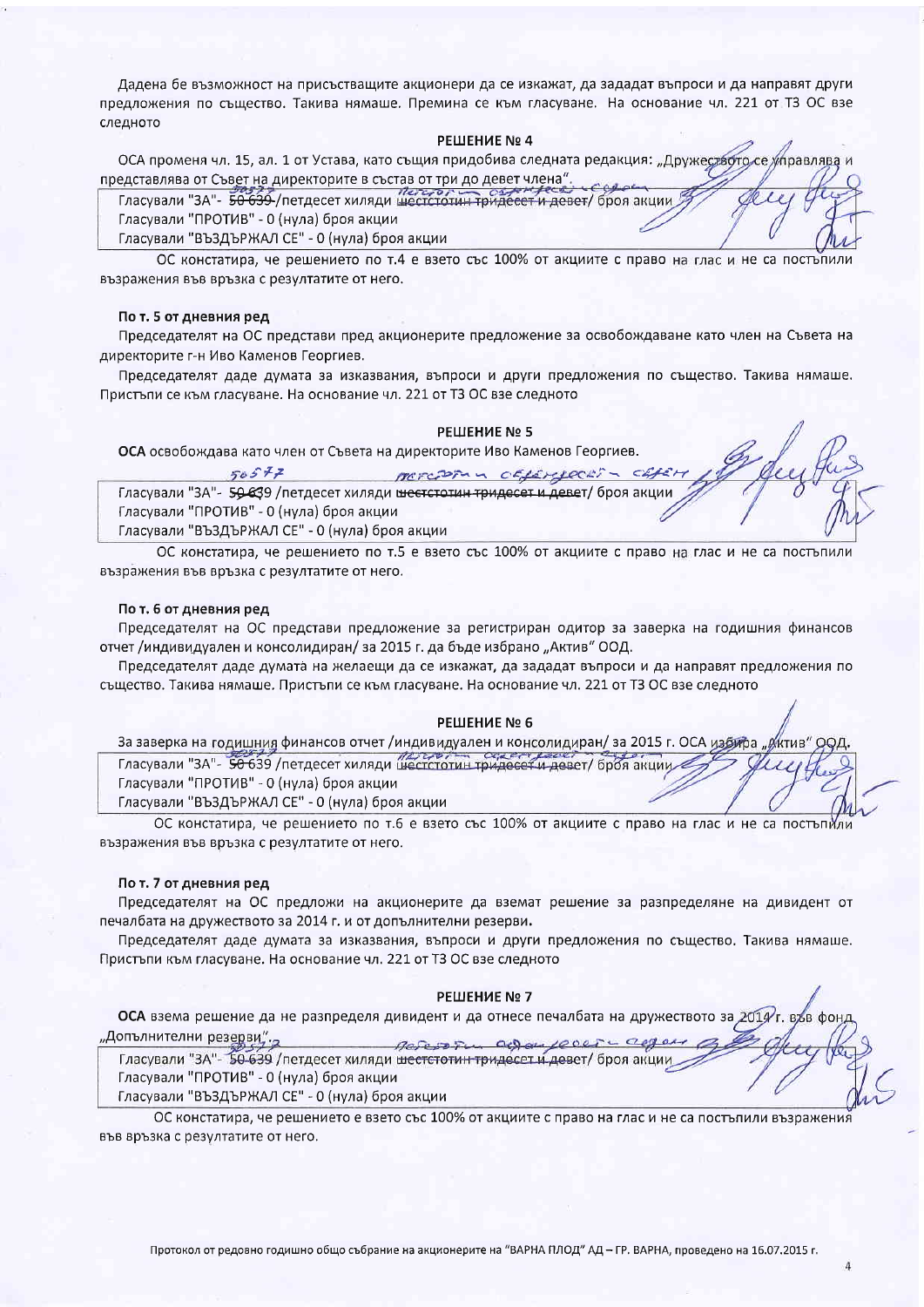#### По т. 8 от дневния ред

Председателят на ОС представи предложение за удължаване срока на договор за временна финансова помощ от 10.05.2011 г. между "ВАРНА ПЛОД" АД и "ЕЛПРОМ" АД, до 31.12.2015 г. и запозна присъстващите с мотивите за това. Сключеният на 10.05.2011 г. договор за временна финансова помощ между "Варна плод" АД и "Елпром" АД допринася за реализирането на значителна възвръщаемост на фона на непрекъснато намаляващата доходност от алтернативни източници. Съгласно сключения договор, Заемополучателят плаща на Заемодателя фиксирана годишна лихва в размер на 8% /осем процента/ за ползваната част от заема като това значително надвишава пазарната лихва по банкови депозити. По тази причина предоставянето на парични средства на "Елпром" АД е икономически изгодно.

Председателят даде думата на желаещи да се изкажат, да зададат въпроси и да направят предложения по същество.

Думата беше взета от Управителя на "Слънце Стара Загора Трейд" ЕООД – г-н Малин Малчев. След като е налице икономическа изгода за публичното дружество и това ще донесе допълнителни приходи за "Варна плод" АД, той предложи срокът на договор за временна финансова помощ от 10.05.2011 г. между "ВАРНА ПЛОД" АД и "ЕЛПРОМ" АД, да бъде удължен до 31.12.2016 г.

Председателят даде думата за други изказвания, въпроси и предложения. Такива нямаше. Пристъпи се към гласуване на т.8 от дневния ред като се поясни, че във връзка със спазване на разпоредба на чл.114 а, ал.3 от ЗППЦК, в предстоящото гласуване "Елпром" АД няма да вземе участие защото е заинтересувано лице по смисъла на чл.114, ал.5, т.2 от ЗППЦК и мнозинството, с което ще бъде взето решението, ще се определи от гласовете на всички останали присъстващи акции, които представляват 100 % от акциите, имащи право на глас по т.8 от дневния ред.

Пристъпи към гласуване на предложението на г-н Малин Малчев. На основание чл. 221 от ТЗ ОС взе следното

#### РЕШЕНИЕ № 8

ОСА взема решение за удължаване на договор за временна финансова помощ от 10.05.2011 MAHIN "ВАРНА ПЛОД" АД И<sub>Л</sub>ЕЛП<u>РОМ" АД, до 31.12.2016 годинательно забеление</u>

Гласували "ЗА"- 22559 Двадесет и две хиляди пететотин петдесет и девет/броя акции

Гласували "ПРОТИВ" - 0 (нула) броя акции

Гласували "ВЪЗДЪРЖАЛ СЕ" - 0 (нула) броя акции

ОС констатира, че решението по т.8 е взето със 100% от акциите с право на глас и не са постъпили възражения във връзка с резултатите от него.

Поради изчерпване на дневния ред, ОС беше закрито. Към протокола е приложен списък на присъстващите акционери и документи, свързани със свикването на общото събрание.

РЪКОВОДСТВО НА ОС:

/ Илия Златев /

CEKPETAP: ........ / Теменужка Страшимирова/

ПРЕБРОИТЕЛИ: .....

/Росица Кирязова/

/Василка Куманова/

 $\overline{5}$